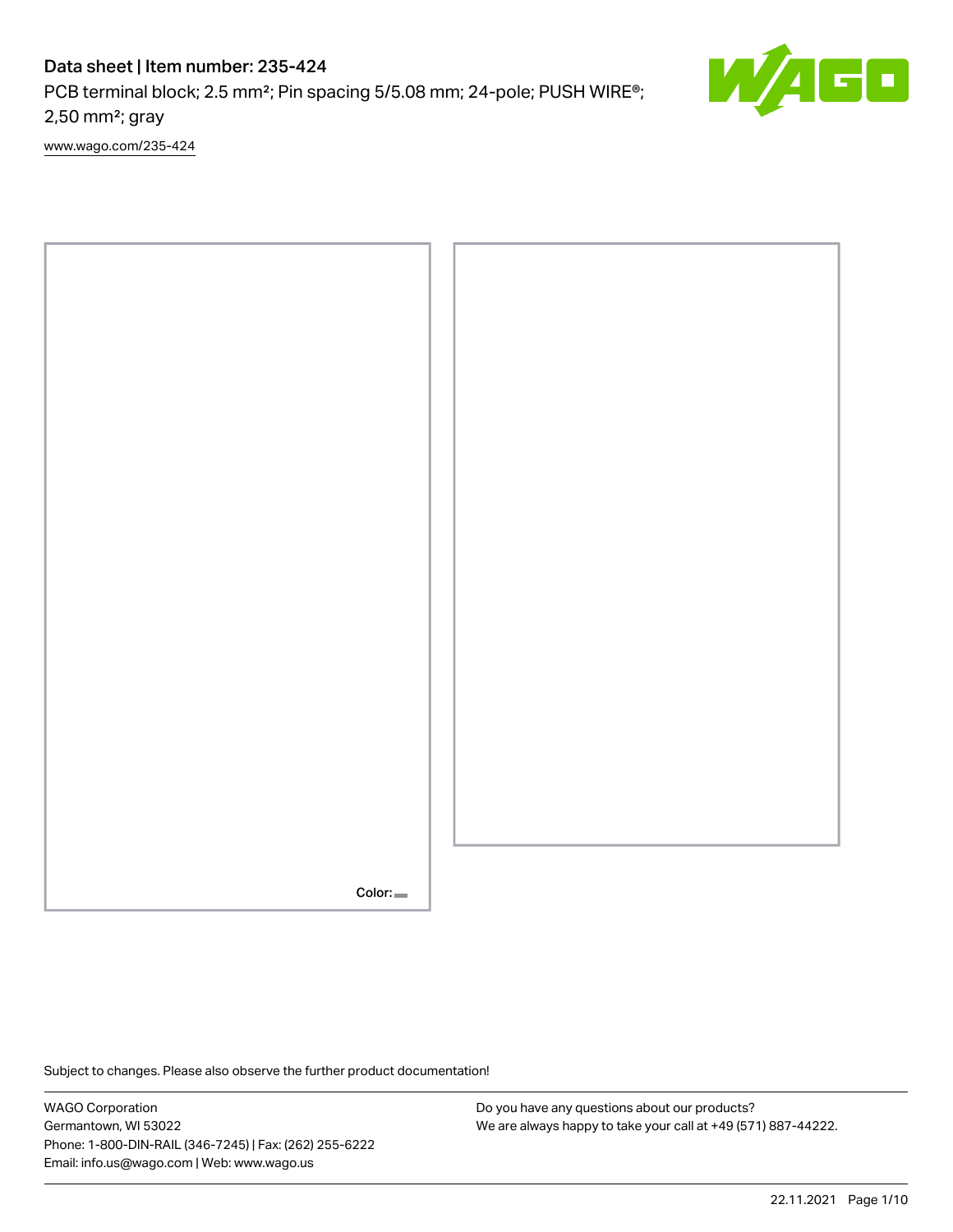W/IEE

Dimensions in mm  $L =$  (pole no. x pin spacing) + 1.5 mm

#### Item description

- $\blacksquare$  Low-profile PCB terminal strips with PUSH WIRE<sup>®</sup> connection for custom terminal strip assemblies
- **Push-in termination for solid conductors**
- $\blacksquare$ Double solder pins for high mechanical stability
- $\blacksquare$ Conductor removal via screwdriver (2.5mm x 0.4mm)
- $\blacksquare$ Set to metric or inch pin spacing by compressing terminal strips or pulling them apart

Subject to changes. Please also observe the further product documentation!

WAGO Corporation Germantown, WI 53022 Phone: 1-800-DIN-RAIL (346-7245) | Fax: (262) 255-6222 Email: info.us@wago.com | Web: www.wago.us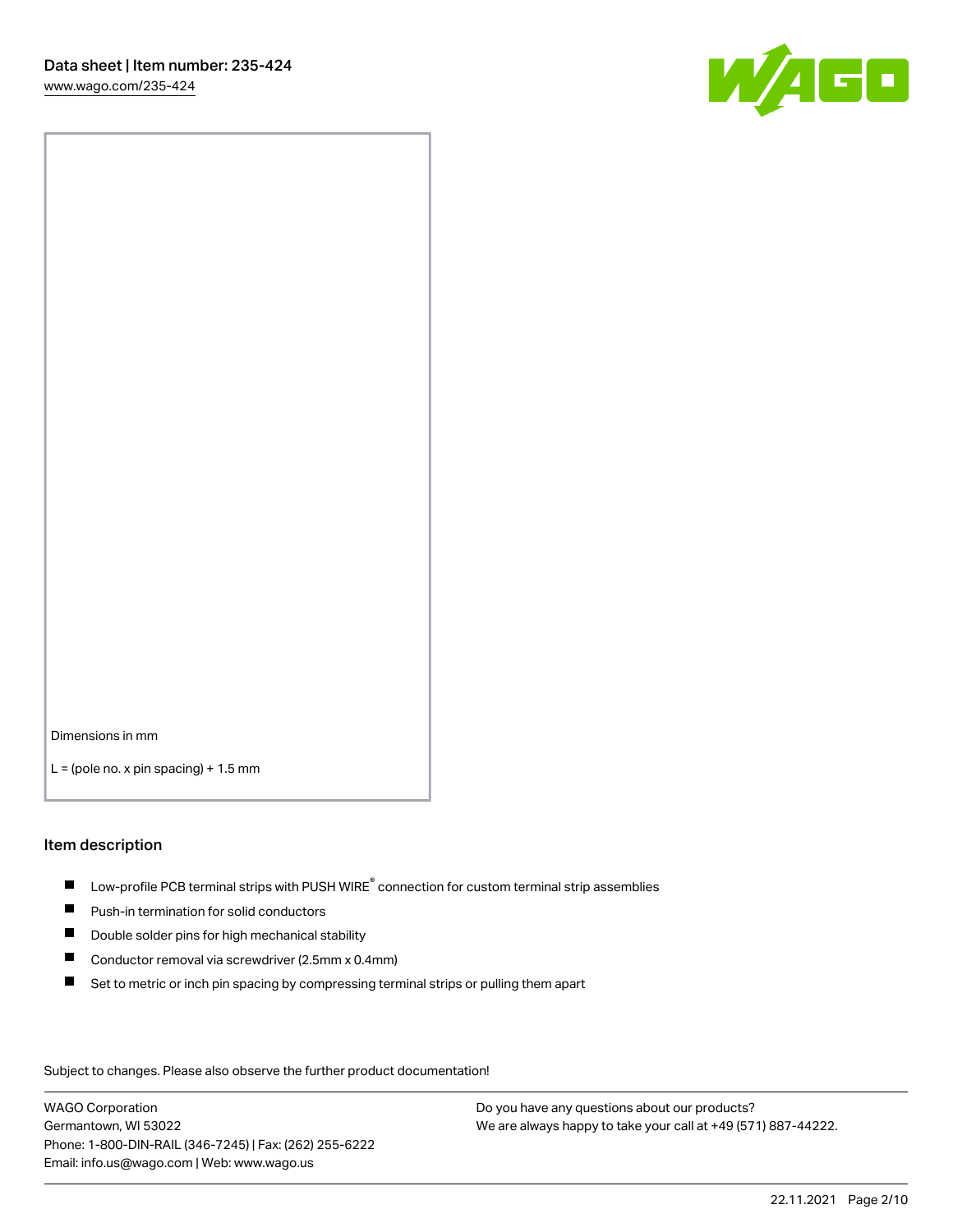

## Data Notes

| Variants: | Other pole numbers                                               |
|-----------|------------------------------------------------------------------|
|           | Other colors                                                     |
|           | Terminal strips with 7.5/7.62 mm and 10/10.16 mm pin spacing     |
|           | Mixed-color PCB connector strips                                 |
|           | Direct marking                                                   |
|           | Other versions (or variants) can be requested from WAGO Sales or |
|           | configured at https://configurator.wago.com/                     |

### Electrical data

### IEC Approvals

| Ratings per                 | IEC/EN 60664-1                                            |
|-----------------------------|-----------------------------------------------------------|
| Rated voltage (III / 3)     | 250 V                                                     |
| Rated surge voltage (III/3) | 4 <sub>k</sub> V                                          |
| Rated voltage (III/2)       | 320 V                                                     |
| Rated surge voltage (III/2) | 4 <sub>k</sub> V                                          |
| Nominal voltage (II/2)      | 630 V                                                     |
| Rated surge voltage (II/2)  | 4 <sub>k</sub> V                                          |
| Rated current               | 24 A                                                      |
| Legend (ratings)            | (III / 2) ≙ Overvoltage category III / Pollution degree 2 |

### UL Approvals

| Approvals per                  | UL 1059 |
|--------------------------------|---------|
| Rated voltage UL (Use Group B) | 300 V   |
| Rated current UL (Use Group B) | 10 A    |
| Rated voltage UL (Use Group D) | 300 V   |
| Rated current UL (Use Group D) | 10 A    |

## CSA Approvals

| Rated voltage CSA (Use Group B) | 300 V |
|---------------------------------|-------|
| Rated current CSA (Use Group B) | 15 A  |

## Connection data

.<br>Subject to changes. Please also observe the further product documentation!

WAGO Corporation Germantown, WI 53022 Phone: 1-800-DIN-RAIL (346-7245) | Fax: (262) 255-6222 Email: info.us@wago.com | Web: www.wago.us Do you have any questions about our products? We are always happy to take your call at +49 (571) 887-44222.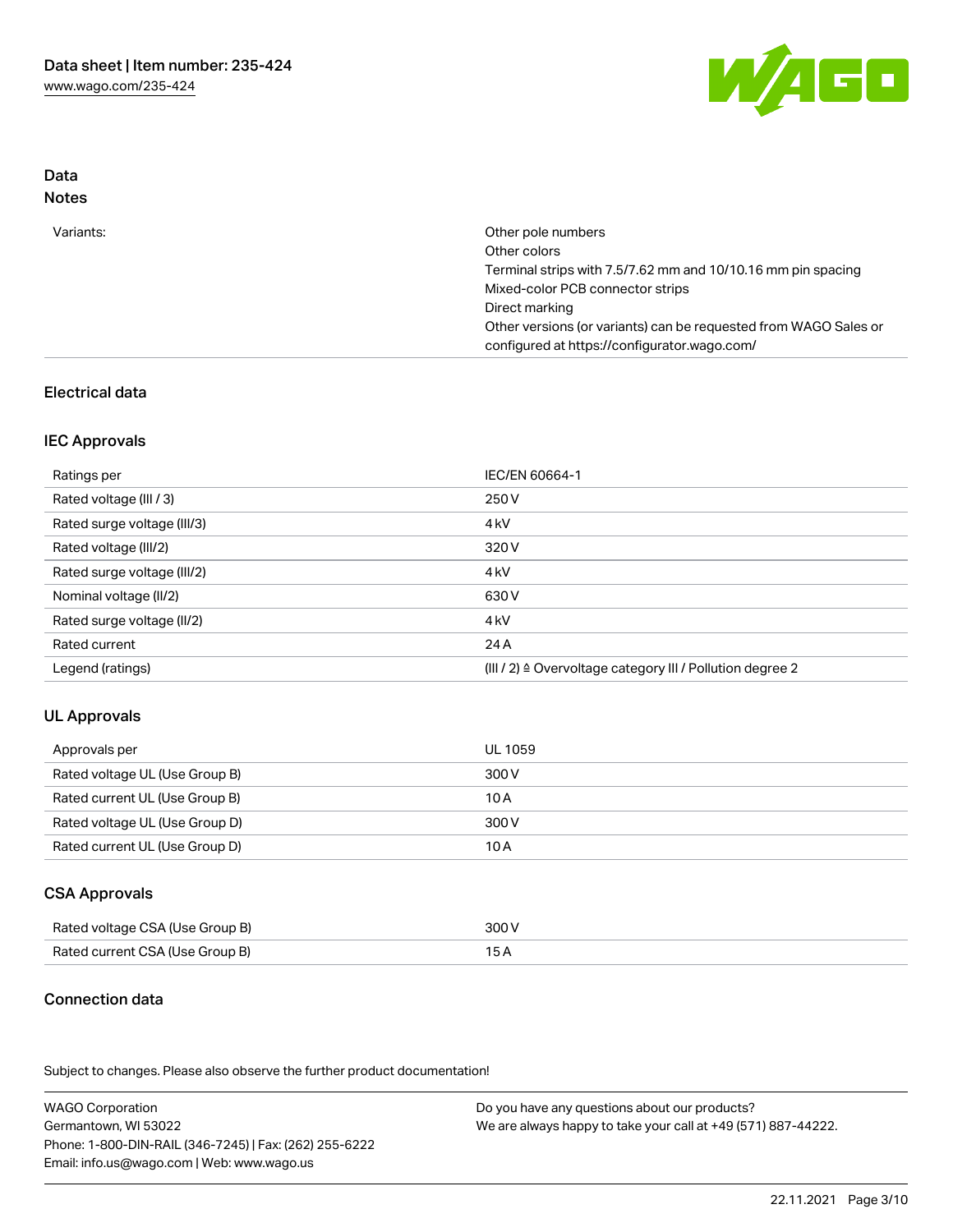[www.wago.com/235-424](http://www.wago.com/235-424)



### Connection 1

| Connection technology                             | PUSH WIRE                              |
|---------------------------------------------------|----------------------------------------|
| Actuation type                                    | Operating tool                         |
| Solid conductor                                   | $0.5$ 2.5 mm <sup>2</sup> / 20  14 AWG |
| Fine-stranded conductor; with insulated ferrule   | $0.251.5$ mm <sup>2</sup>              |
| Fine-stranded conductor; with uninsulated ferrule | $0.251.5$ mm <sup>2</sup>              |
| Strip length                                      | $910$ mm $/0.350.39$ inch              |
| Conductor connection direction to PCB             | 0°                                     |
| Number of poles                                   | 24                                     |

### Physical data

| Pin spacing                          | 5/5.08 mm / 0.197/0.2 inch |
|--------------------------------------|----------------------------|
| Width                                | 121.5 mm / 4.783 inch      |
| Height                               | 12.8 mm / 0.504 inch       |
| Height from the surface              | 9.2 mm / 0.362 inch        |
| Depth                                | 12.5 mm / 0.492 inch       |
| Solder pin length                    | 3.6 <sub>mm</sub>          |
| Solder pin dimensions                | $0.8 \times 0.4$ mm        |
| Drilled hole diameter with tolerance | 1 <sup>(+0.1)</sup> mm     |

#### PCB contact

| Solder pin arrangement | over the entire terminal strip (in-line) |
|------------------------|------------------------------------------|
|                        |                                          |

## Material data

| Color                       | gray                                  |
|-----------------------------|---------------------------------------|
| Insulation material         | Polyamide (PA66)                      |
| Flammability class per UL94 | V0                                    |
| Contact material            | Electrolytic copper $(E_{\text{Cl}})$ |
| Fire load                   | $0.268$ MJ                            |
| Weight                      | 16.4 g                                |
|                             |                                       |

#### Environmental requirements

Limit temperature range  $-60...+105$  °C

Subject to changes. Please also observe the further product documentation!

WAGO Corporation Germantown, WI 53022 Phone: 1-800-DIN-RAIL (346-7245) | Fax: (262) 255-6222 Email: info.us@wago.com | Web: www.wago.us Do you have any questions about our products? We are always happy to take your call at +49 (571) 887-44222.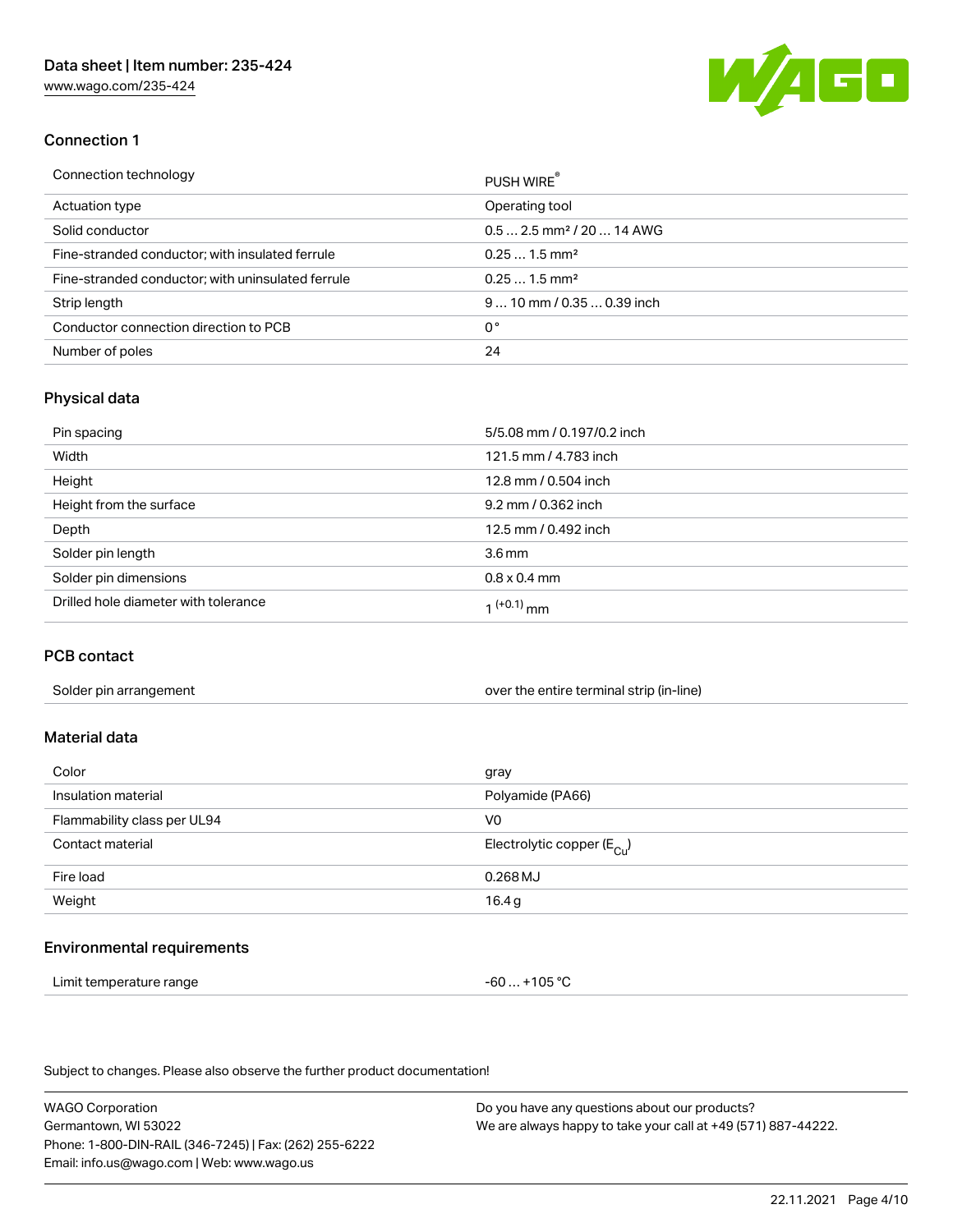

#### Commercial data

| PU (SPU)              | 40 (10) Stück |
|-----------------------|---------------|
| Packaging type        | box           |
| Country of origin     | <b>CH</b>     |
| Customs tariff number | 85369010000   |

### Approvals / Certificates

### Country specific Approvals

| Logo | Approval                                            | <b>Additional Approval Text</b> | Certificate<br>name       |
|------|-----------------------------------------------------|---------------------------------|---------------------------|
|      | <b>CCA</b><br>DEKRA Certification B.V.              | EN 60947                        | NTR NL-<br>7144           |
| KEMA | <b>CCA</b><br>DEKRA Certification B.V.              | EN 60947                        | 2149549.02                |
|      | <b>CCA</b><br>DEKRA Certification B.V.              | EN 60998                        | NTR <sub>NL</sub><br>6919 |
|      | <b>CCA</b><br>DEKRA Certification B.V.              | EN 60947-7-4                    | NTR NL-<br>7774           |
|      | <b>VDE</b><br>VDE Prüf- und Zertifizierungsinstitut | EN 60947                        | 40029328                  |

#### Ship Approvals

| Logo | Approval                                                | <b>Additional Approval Text</b> | Certificate<br>name                |
|------|---------------------------------------------------------|---------------------------------|------------------------------------|
| ABS  | <b>ABS</b><br>American Bureau of Shipping               | $\overline{\phantom{0}}$        | $19 -$<br>HG1869876-<br><b>PDA</b> |
|      | <b>DNV GL</b><br>Det Norske Veritas, Germanischer Lloyd | $\overline{\phantom{0}}$        | TAE000016Z                         |

Subject to changes. Please also observe the further product documentation!

| <b>WAGO Corporation</b>                                | Do you have any questions about our products?                 |
|--------------------------------------------------------|---------------------------------------------------------------|
| Germantown, WI 53022                                   | We are always happy to take your call at +49 (571) 887-44222. |
| Phone: 1-800-DIN-RAIL (346-7245)   Fax: (262) 255-6222 |                                                               |
| Email: info.us@wago.com   Web: www.wago.us             |                                                               |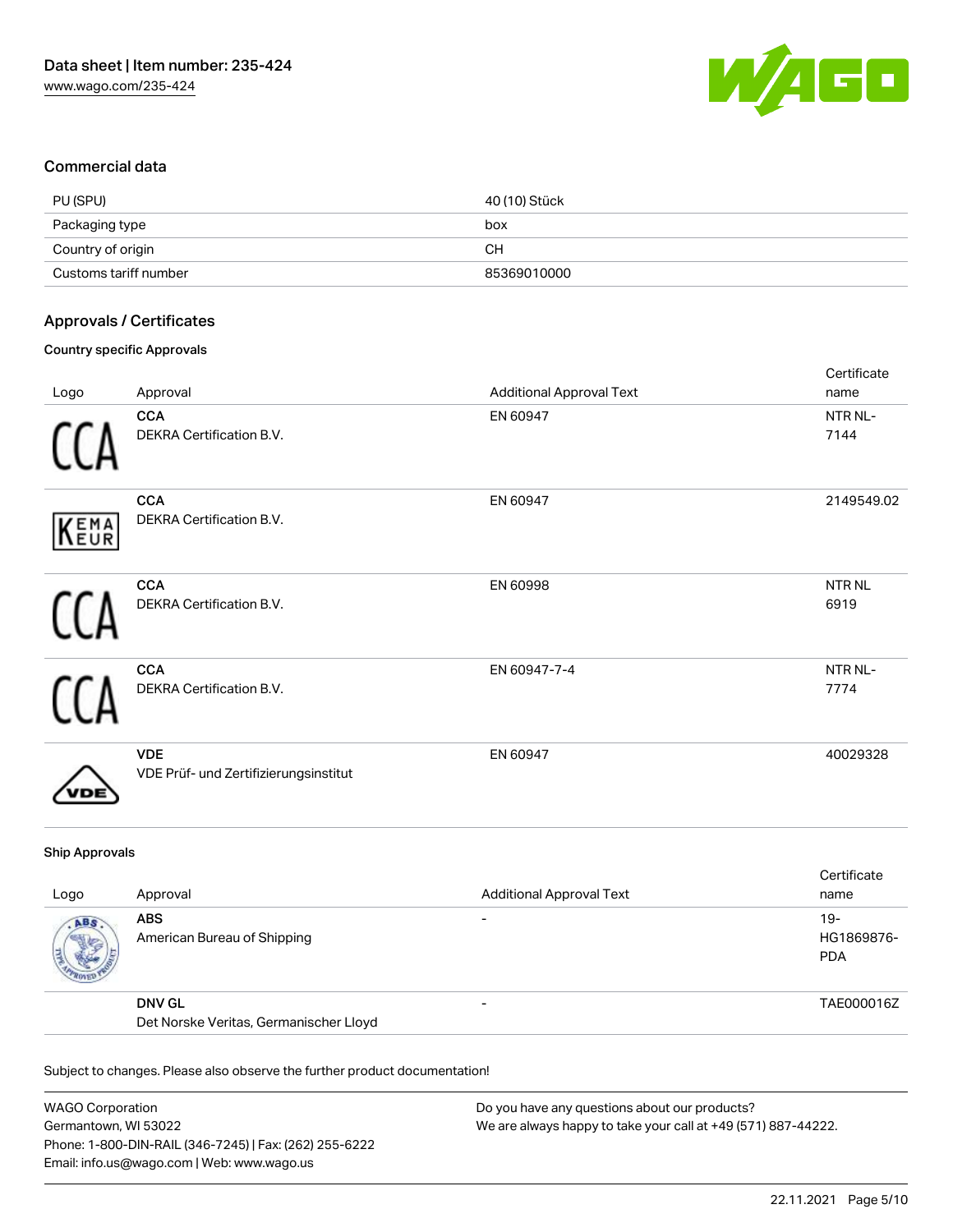

### Optional accessories

| <b>Ferrules</b>         |                                                                                                                                                                                    |                      |
|-------------------------|------------------------------------------------------------------------------------------------------------------------------------------------------------------------------------|----------------------|
| Ferrule                 |                                                                                                                                                                                    |                      |
|                         | Item no.: 216-101<br>Ferrule; Sleeve for 0.5 mm <sup>2</sup> / AWG 22; uninsulated; electro-tin plated; silver-colored                                                             | www.wago.com/216-101 |
|                         | Item no.: 216-104<br>Ferrule; Sleeve for 1.5 mm <sup>2</sup> / AWG 16; uninsulated; electro-tin plated; silver-colored                                                             | www.wago.com/216-104 |
| ī                       | Item no.: 216-102<br>Ferrule; Sleeve for 0.75 mm <sup>2</sup> / AWG 20; uninsulated; electro-tin plated; silver-colored                                                            | www.wago.com/216-102 |
|                         | Item no.: 216-103<br>Ferrule; Sleeve for 1 mm <sup>2</sup> / AWG 18; uninsulated; electro-tin plated                                                                               | www.wago.com/216-103 |
| $\frac{1}{3}$           | Item no.: 216-123<br>Ferrule; Sleeve for 1 mm <sup>2</sup> / AWG 18; uninsulated; electro-tin plated; silver-colored                                                               | www.wago.com/216-123 |
|                         | Item no.: 216-122<br>Ferrule; Sleeve for 0.75 mm <sup>2</sup> / AWG 20; uninsulated; electro-tin plated; silver-colored                                                            | www.wago.com/216-122 |
| I.                      | Item no.: 216-124<br>Ferrule; Sleeve for 1.5 mm <sup>2</sup> / AWG 16; uninsulated; electro-tin plated                                                                             | www.wago.com/216-124 |
|                         | Item no.: 216-142<br>Ferrule; Sleeve for 0.75 mm <sup>2</sup> / 18 AWG; uninsulated; electro-tin plated; electrolytic copper; gastight<br>crimped; acc. to DIN 46228, Part 1/08.92 | www.wago.com/216-142 |
|                         | Item no.: 216-132<br>Ferrule; Sleeve for 0.34 mm <sup>2</sup> / AWG 24; uninsulated; electro-tin plated                                                                            | www.wago.com/216-132 |
|                         | Item no.: 216-121<br>Ferrule; Sleeve for 0.5 mm <sup>2</sup> / AWG 22; uninsulated; electro-tin plated; silver-colored                                                             | www.wago.com/216-121 |
|                         | Item no.: 216-143<br>Ferrule; Sleeve for 1 mm <sup>2</sup> / AWG 18; uninsulated; electro-tin plated; electrolytic copper; gastight<br>crimped; acc. to DIN 46228, Part 1/08.92    | www.wago.com/216-143 |
|                         | Item no.: 216-131<br>Ferrule; Sleeve for 0.25 mm <sup>2</sup> / AWG 24; uninsulated; electro-tin plated; silver-colored                                                            | www.wago.com/216-131 |
|                         | Item no.: 216-141<br>Ferrule; Sleeve for 0.5 mm <sup>2</sup> / 20 AWG; uninsulated; electro-tin plated; electrolytic copper; gastight<br>crimped; acc. to DIN 46228, Part 1/08.92  | www.wago.com/216-141 |
| J.                      | Item no.: 216-152<br>Ferrule; Sleeve for 0.34 mm <sup>2</sup> / AWG 24; uninsulated; electro-tin plated                                                                            | www.wago.com/216-152 |
|                         | Item no.: 216-203<br>Ferrule; Sleeve for 1 mm <sup>2</sup> / AWG 18; insulated; electro-tin plated; red                                                                            | www.wago.com/216-203 |
|                         | Item no.: 216-202<br>Ferrule; Sleeve for 0.75 mm <sup>2</sup> / 18 AWG; insulated; electro-tin plated; gray                                                                        | www.wago.com/216-202 |
|                         | Subject to changes. Please also observe the further product documentation!                                                                                                         |                      |
| <b>WAGO Corporation</b> | Do you have any questions about our products?                                                                                                                                      |                      |

WAGO Corporation Germantown, WI 53022 Phone: 1-800-DIN-RAIL (346-7245) | Fax: (262) 255-6222 Email: info.us@wago.com | Web: www.wago.us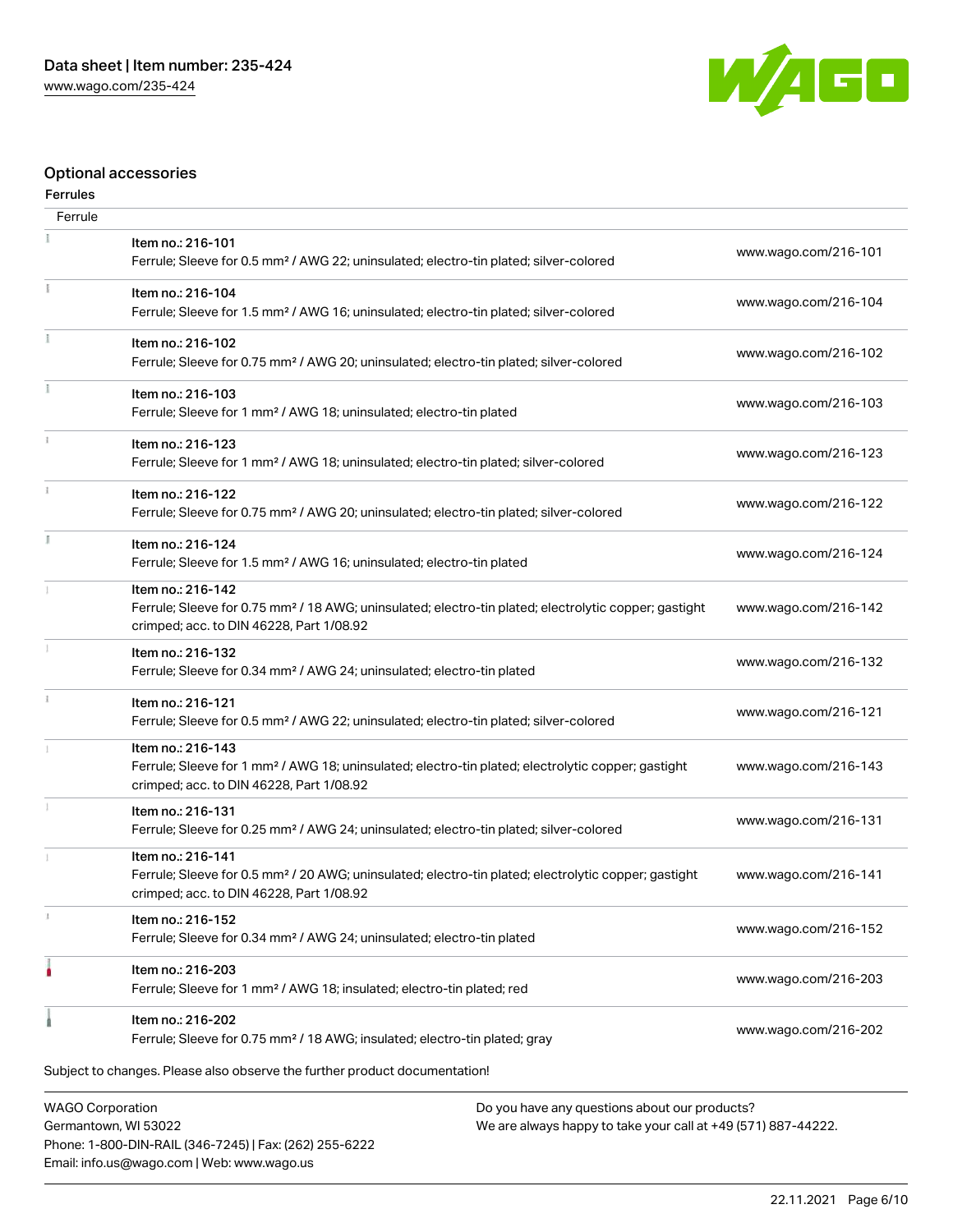## Data sheet | Item number: 235-424

Phone: 1-800-DIN-RAIL (346-7245) | Fax: (262) 255-6222

Email: info.us@wago.com | Web: www.wago.us

[www.wago.com/235-424](http://www.wago.com/235-424)



|                                                 | Item no.: 216-151<br>Ferrule; Sleeve for 0.25 mm <sup>2</sup> / AWG 24; uninsulated; electro-tin plated                                                                                                 |                                                                                                                | www.wago.com/216-151 |  |
|-------------------------------------------------|---------------------------------------------------------------------------------------------------------------------------------------------------------------------------------------------------------|----------------------------------------------------------------------------------------------------------------|----------------------|--|
| 1                                               | Item no.: 216-204<br>Ferrule; Sleeve for 1.5 mm <sup>2</sup> / AWG 16; insulated; electro-tin plated; black                                                                                             |                                                                                                                | www.wago.com/216-204 |  |
|                                                 | Item no.: 216-144<br>Ferrule; Sleeve for 1.5 mm <sup>2</sup> / AWG 16; uninsulated; electro-tin plated; electrolytic copper; gastight<br>crimped; acc. to DIN 46228, Part 1/08.92; silver-colored       |                                                                                                                | www.wago.com/216-144 |  |
|                                                 | Item no.: 216-201<br>Ferrule; Sleeve for 0.5 mm <sup>2</sup> / 20 AWG; insulated; electro-tin plated; white                                                                                             |                                                                                                                | www.wago.com/216-201 |  |
|                                                 | Item no.: 216-223<br>Ferrule; Sleeve for 1 mm <sup>2</sup> / AWG 18; insulated; electro-tin plated; red                                                                                                 |                                                                                                                | www.wago.com/216-223 |  |
|                                                 | Item no.: 216-241<br>Ferrule; Sleeve for 0.5 mm <sup>2</sup> / 20 AWG; insulated; electro-tin plated; electrolytic copper; gastight<br>crimped; acc. to DIN 46228, Part 4/09.90; white                  |                                                                                                                | www.wago.com/216-241 |  |
|                                                 | Item no.: 216-242<br>Ferrule; Sleeve for 0.75 mm <sup>2</sup> / 18 AWG; insulated; electro-tin plated; electrolytic copper; gastight<br>crimped; acc. to DIN 46228, Part 4/09.90; gray                  |                                                                                                                | www.wago.com/216-242 |  |
|                                                 | Item no.: 216-222<br>Ferrule; Sleeve for 0.75 mm <sup>2</sup> / 18 AWG; insulated; electro-tin plated; gray                                                                                             |                                                                                                                | www.wago.com/216-222 |  |
|                                                 | Item no.: 216-221<br>Ferrule; Sleeve for 0.5 mm <sup>2</sup> / 20 AWG; insulated; electro-tin plated; white                                                                                             |                                                                                                                | www.wago.com/216-221 |  |
| Â                                               | Item no.: 216-224<br>Ferrule; Sleeve for 1.5 mm <sup>2</sup> / AWG 16; insulated; electro-tin plated; black                                                                                             |                                                                                                                | www.wago.com/216-224 |  |
|                                                 | Item no.: 216-243<br>Ferrule; Sleeve for 1 mm <sup>2</sup> / AWG 18; insulated; electro-tin plated; electrolytic copper; gastight crimped; www.wago.com/216-243<br>acc. to DIN 46228, Part 4/09.90; red |                                                                                                                |                      |  |
| 1                                               | Item no.: 216-244<br>Ferrule; Sleeve for 1.5 mm <sup>2</sup> / AWG 16; insulated; electro-tin plated; electrolytic copper; gastight<br>crimped; acc. to DIN 46228, Part 4/09.90; black                  |                                                                                                                | www.wago.com/216-244 |  |
|                                                 | Item no.: 216-263<br>Ferrule; Sleeve for 1 mm <sup>2</sup> / AWG 18; insulated; electro-tin plated; electrolytic copper; gastight crimped; www.wago.com/216-263<br>acc. to DIN 46228. Part 4/09.90: red |                                                                                                                |                      |  |
| 1                                               | ltem no.: 216-264<br>Ferrule; Sleeve for 1.5 mm <sup>2</sup> / AWG 16; insulated; electro-tin plated; electrolytic copper; gastight<br>crimped; acc. to DIN 46228, Part 4/09.90; black                  |                                                                                                                | www.wago.com/216-264 |  |
| 1                                               | Item no.: 216-284<br>Ferrule; Sleeve for 1.5 mm <sup>2</sup> / AWG 16; insulated; electro-tin plated; electrolytic copper; gastight<br>crimped; acc. to DIN 46228, Part 4/09.90; black                  |                                                                                                                | www.wago.com/216-284 |  |
|                                                 | Item no.: 216-262<br>Ferrule; Sleeve for 0.75 mm <sup>2</sup> / 18 AWG; insulated; electro-tin plated; electrolytic copper; gastight<br>crimped; acc. to DIN 46228, Part 4/09.90; gray                  |                                                                                                                | www.wago.com/216-262 |  |
|                                                 | Item no.: 216-301<br>Ferrule; Sleeve for 0.25 mm <sup>2</sup> / AWG 24; insulated; electro-tin plated; yellow                                                                                           |                                                                                                                | www.wago.com/216-301 |  |
|                                                 | Subject to changes. Please also observe the further product documentation!                                                                                                                              |                                                                                                                |                      |  |
| <b>WAGO Corporation</b><br>Germantown, WI 53022 |                                                                                                                                                                                                         | Do you have any questions about our products?<br>We are always happy to take your call at +49 (571) 887-44222. |                      |  |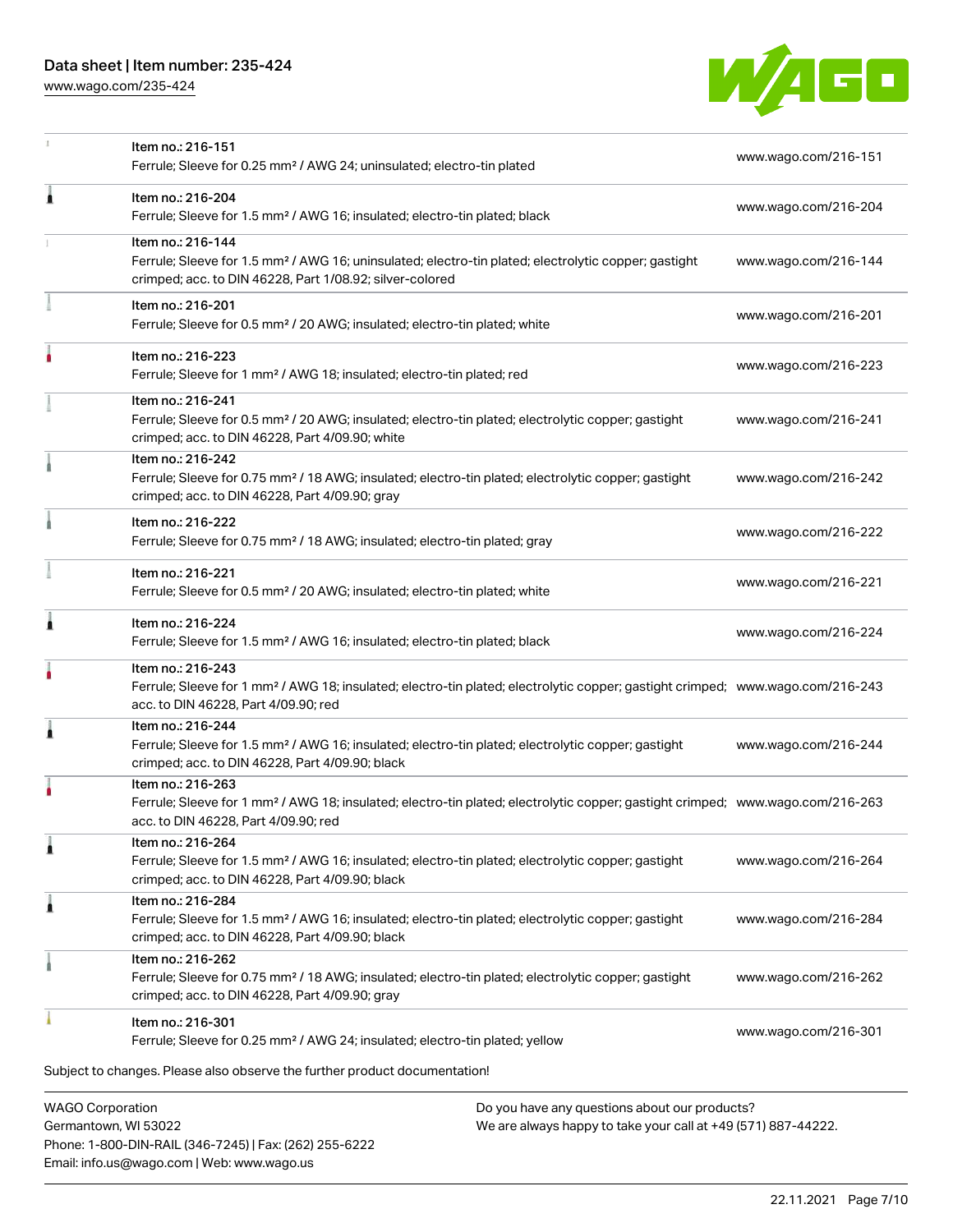[www.wago.com/235-424](http://www.wago.com/235-424)



|                         | Item no.: 216-321                                                                                                                                      |                                  |                      |
|-------------------------|--------------------------------------------------------------------------------------------------------------------------------------------------------|----------------------------------|----------------------|
|                         | Ferrule; Sleeve for 0.25 mm <sup>2</sup> / AWG 24; insulated; electro-tin plated; yellow                                                               | www.wago.com/216-321             |                      |
|                         | Item no.: 216-322<br>Ferrule; Sleeve for 0.34 mm <sup>2</sup> / 22 AWG; insulated; electro-tin plated; green                                           | www.wago.com/216-322             |                      |
|                         |                                                                                                                                                        |                                  |                      |
|                         | Item no.: 216-302                                                                                                                                      | www.wago.com/216-302             |                      |
|                         | Ferrule; Sleeve for 0.34 mm <sup>2</sup> / 22 AWG; insulated; electro-tin plated; light turquoise                                                      |                                  |                      |
|                         | Marking accessories                                                                                                                                    |                                  |                      |
| Marking strip           |                                                                                                                                                        |                                  |                      |
|                         | Item no.: 210-332/500-202                                                                                                                              |                                  | www.wago.com/210-332 |
|                         | Marking strips; as a DIN A4 sheet; MARKED; 1-16 (160x); Height of marker strip: 3 mm; Strip length 182<br>mm; Horizontal marking; Self-adhesive; white | /500-202                         |                      |
|                         | Item no.: 210-332/500-206                                                                                                                              |                                  |                      |
|                         | Marking strips; as a DIN A4 sheet; MARKED; 33-48 (160x); Height of marker strip: 3 mm; Strip length                                                    | www.wago.com/210-332<br>/500-206 |                      |
|                         | 182 mm; Horizontal marking; Self-adhesive; white                                                                                                       |                                  |                      |
|                         | Item no.: 210-332/500-205                                                                                                                              |                                  |                      |
|                         | Marking strips; as a DIN A4 sheet; MARKED; 1-32 (80x); Height of marker strip: 3 mm; Strip length 182                                                  | www.wago.com/210-332<br>/500-205 |                      |
|                         | mm; Horizontal marking; Self-adhesive; white                                                                                                           |                                  |                      |
|                         | Item no.: 210-332/508-202                                                                                                                              |                                  |                      |
|                         | Marking strips; as a DIN A4 sheet; MARKED; 1-16 (160x); Height of marker strip: 3 mm; Strip length 182                                                 | www.wago.com/210-332<br>/508-202 |                      |
|                         | mm; Horizontal marking; Self-adhesive; white                                                                                                           |                                  |                      |
|                         | Item no.: 210-332/500-204                                                                                                                              |                                  |                      |
|                         | Marking strips; as a DIN A4 sheet; MARKED; 17-32 (160x); Height of marker strip: 3 mm; Strip length                                                    | www.wago.com/210-332<br>/500-204 |                      |
|                         | 182 mm; Horizontal marking; Self-adhesive; white                                                                                                       |                                  |                      |
|                         | Item no.: 210-332/508-204                                                                                                                              |                                  |                      |
|                         | Marking strips; as a DIN A4 sheet; MARKED; 17-32 (160x); Height of marker strip: 3 mm; Strip length                                                    | www.wago.com/210-332<br>/508-204 |                      |
|                         | 182 mm; Horizontal marking; Self-adhesive; white                                                                                                       |                                  |                      |
|                         | Item no.: 210-332/508-206                                                                                                                              |                                  |                      |
|                         | Marking strips; as a DIN A4 sheet; MARKED; 33-48 (160x); Height of marker strip: 3 mm; Strip length                                                    | www.wago.com/210-332<br>/508-206 |                      |
|                         | 182 mm; Horizontal marking; Self-adhesive; white                                                                                                       |                                  |                      |
|                         | Item no.: 210-332/508-205                                                                                                                              |                                  |                      |
|                         | Marking strips; as a DIN A4 sheet; MARKED; 1-32 (80x); Height of marker strip: 3 mm; Strip length 182                                                  | www.wago.com/210-332<br>/508-205 |                      |
|                         | mm; Horizontal marking; Self-adhesive; white                                                                                                           |                                  |                      |
| <b>Tools</b>            |                                                                                                                                                        |                                  |                      |
| Operating tool          |                                                                                                                                                        |                                  |                      |
|                         | Item no.: 210-648                                                                                                                                      |                                  |                      |
|                         | Operating tool; Blade: 2.5 x 0.4 mm; with a partially insulated shaft; angled; short                                                                   | www.wago.com/210-648             |                      |
|                         | Item no.: 210-647                                                                                                                                      |                                  |                      |
|                         | Operating tool; Blade: 2.5 x 0.4 mm; with a partially insulated shaft; multicoloured                                                                   | www.wago.com/210-647             |                      |
|                         | Item no.: 210-719                                                                                                                                      |                                  |                      |
|                         |                                                                                                                                                        |                                  |                      |
|                         | Subject to changes. Please also observe the further product documentation!                                                                             |                                  |                      |
| <b>WAGO Corporation</b> | Do you have any questions about our products?                                                                                                          |                                  |                      |
|                         |                                                                                                                                                        |                                  |                      |

Germantown, WI 53022 Phone: 1-800-DIN-RAIL (346-7245) | Fax: (262) 255-6222 Email: info.us@wago.com | Web: www.wago.us

We are always happy to take your call at +49 (571) 887-44222.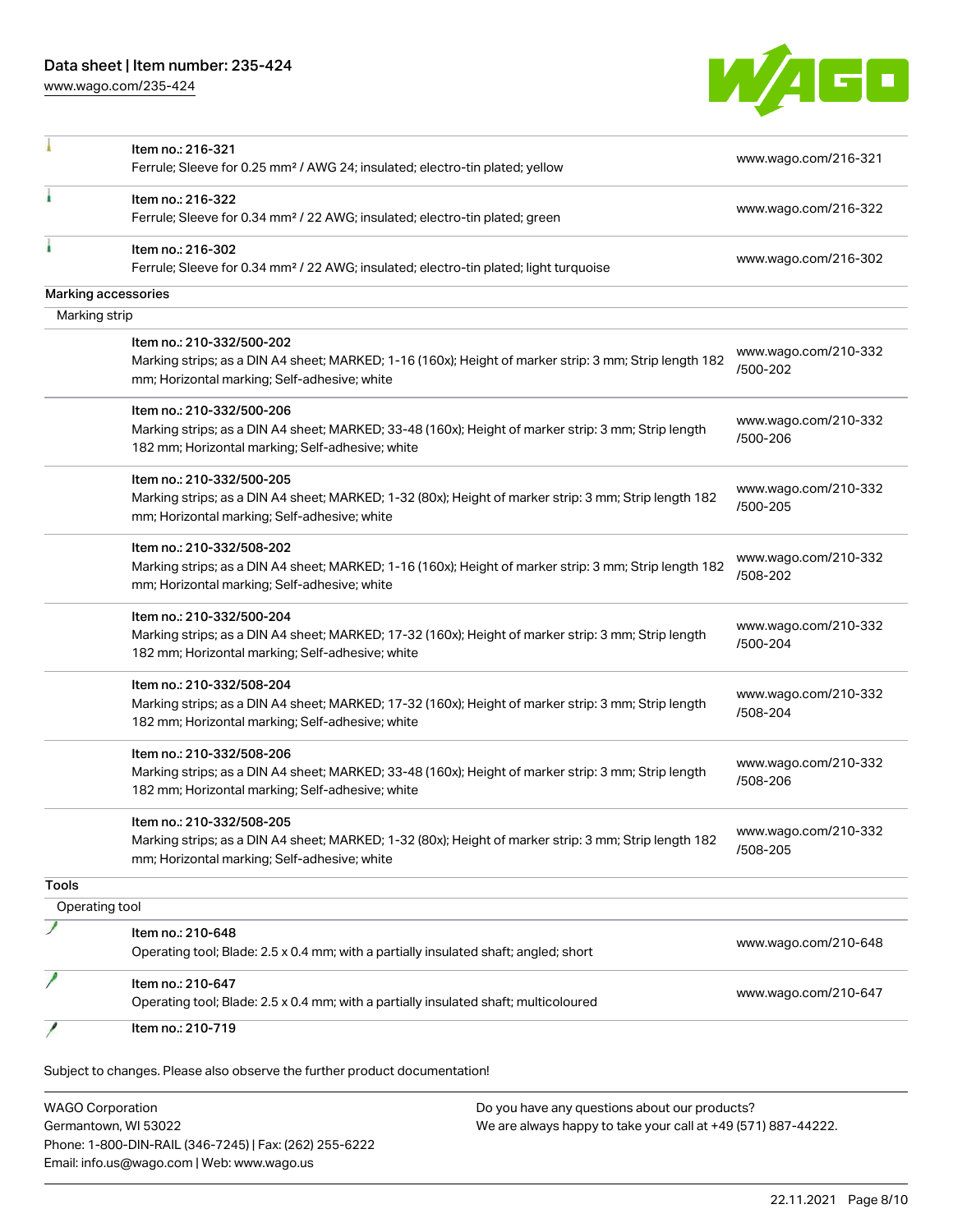

Operating tool; Blade: 2.5 x 0.4 mm; with a partially insulated shaft [www.wago.com/210-719](http://www.wago.com/210-719)

**Downloads** Documentation

| <b>Additional Information</b> |            |        |          |  |
|-------------------------------|------------|--------|----------|--|
| Technical explanations        | 2019 Apr 3 | pdf    | Download |  |
|                               |            | 2.0 MB |          |  |

#### Installation Notes



Inserting a solid conductor via push-in termination.

### Conductor removal



Removing a conductor via screwdriver (2.5 mm blade width).

#### Conductor termination

Subject to changes. Please also observe the further product documentation!

WAGO Corporation Germantown, WI 53022 Phone: 1-800-DIN-RAIL (346-7245) | Fax: (262) 255-6222 Email: info.us@wago.com | Web: www.wago.us